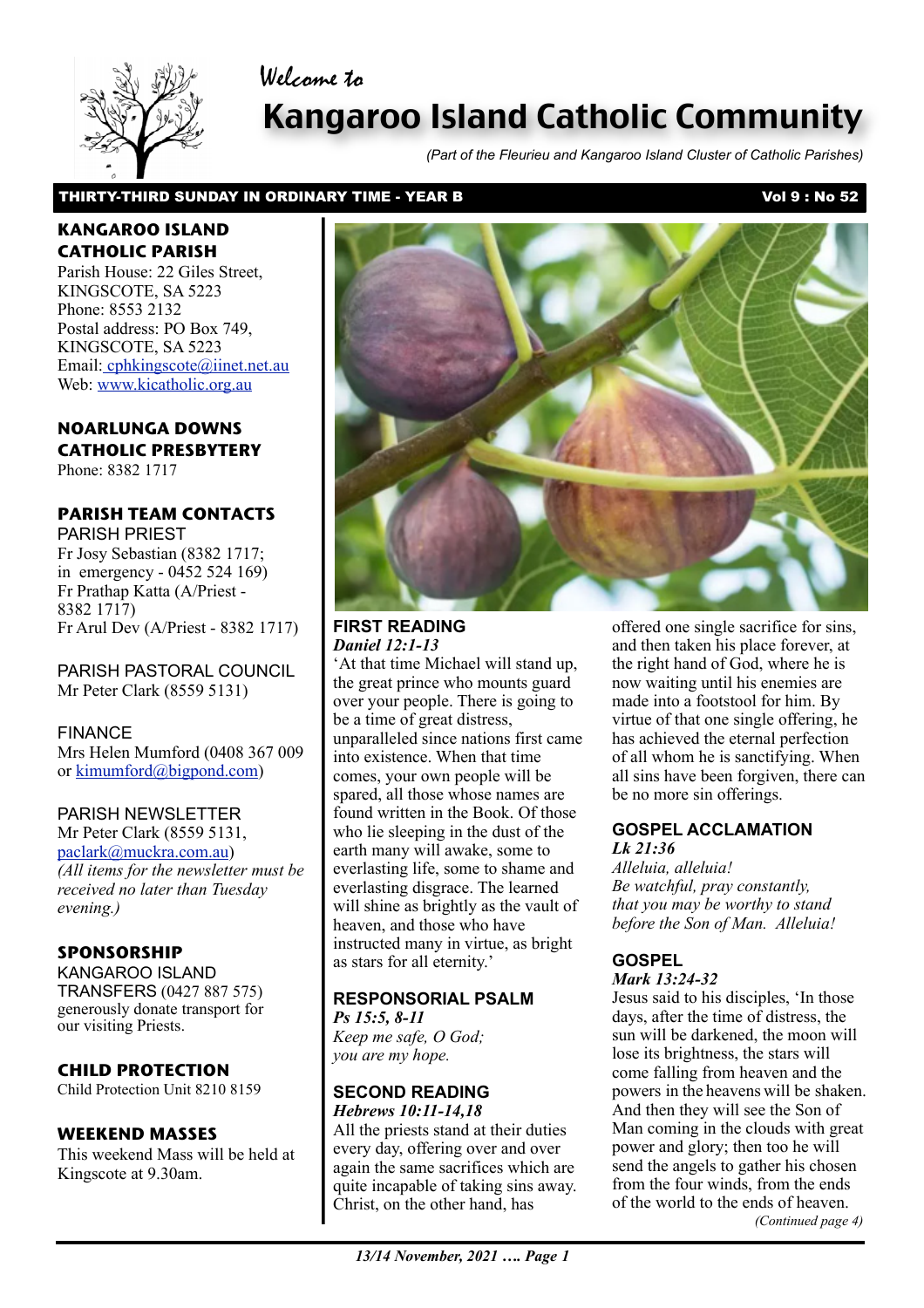

# **Bulletin Board**

# **PLEASE KEEP THESE PEOPLE IN YOUR PRAYERS**

**Sick:** Bill Roestenburg, Sr Carmel Clarke, Fr Peter Milburn, Melanie Howson, Nick Hacker, Peter Weatherstone and Carmel Northcott

**November anniversaries:** Jim Airton, Francis E Bannan, Vic Banner, Clorice Bates, Toni Berden, Leon Bourke , Imogen Brinkley, Harold Burgess, Donald Chalmers, Tim Clark, Evelyn Drane, Roy Gaton, John and Dien Hendrix, Carmel Higgins, Agnes Hughes, Margaret Hughes, Peggy Imboden, Andrew Kelly, Thomas Lydon, John McDonald, Colleen Moore, Roger Pahl, Teresa Paniza, Sam Perkins, Roy Rayson, Helen Redden, Patricia Ross, Harold Semler, Marie Slagter, Pat Smith, Graham Turner, Gwen Willson and all the faithful departed.

## **Recently deceased:** Jean Clark

*Please pray for all the faithful departed and may all our sick parishioners, relatives and friends know the healing love of Christ.*



## **ROSTERS Comm Reader Cleaning**

| Comm                             | Reader Cleaning |            |
|----------------------------------|-----------------|------------|
| 14/11 K Hammat P Bennett A Bevan |                 |            |
| 21/11 J Fernandez A Gibbs        |                 | A Bevan    |
| 28/11 M Glyn                     | L Grant         | K Brinkley |
|                                  |                 |            |

#### **COVID Marsha**l

14/11 M Slagter 21/11 C Weatherstone 28/11 P Bennett

# **PRIEST ROSTER**

*(Often this roster changes if something unforeseen crops up)* 14/11 Fr Anthony Kaine 21/11 Fr Anthony Kaine 28/11 Fr Leon Czechowicz 05/12 Fr Brian Angus

# **PRAYER FOR HEALING**

Parishioners are invited to a Prayer for Healing and Renewal gathering on Thursdays: 9.00am - 9.30am.

#### **"THE SOUTHERN CROSS"**

The November edition includes coverage of the recent First Assembly of the Fifth Plenary Council of Australia and other national and local parish and school news.

## **SACRAMENTAL PREPARATION**

The Kingscote Catholic Church will be holding sacramental preparation beginning in March, 2022.

If you have a child who is ready to make their First Holy Communion or Confirmation, please ring Helen Mumford on 0408 367 009

*Helen Mumford*

## **NOVEMBER REFLECTION FOR YEAR OF ST JOSEPH**

Please click: [November reflection](https://adelaide.catholic.org.au/__files/f/86531/6.Year%20of%20St%20Joseph%20Reflection%20November%202021.pdf)  [for the series of Year of St Joseph](https://adelaide.catholic.org.au/__files/f/86531/6.Year%20of%20St%20Joseph%20Reflection%20November%202021.pdf) articles.

This month's contribution is from Fr Paul Nulley, a priest of the Archdiocese of Canberra and Goulburn who serves in a parish dedicated to St Joseph. It is entitled "St Joseph – A Powerful Intercessor".

The reflection has also been uploaded to the Conference's Year of St Joseph web page: [https://](https://aus01.safelinks.protection.outlook.com/?url=https%3A%2F%2Fwww.catholic.org.au%2Fyearofstjoseph&data=04%7C01%7Cjbradshaw%40adelaide.catholic.org.au%7Cc5f6534a58f54f85330008d99ce90456%7Cfe51d108d61d407cbcaaaab5af82a7ac%7C1%7C0%7C637713346887683127%7CUnknown%7CTWFpbGZsb3d8eyJWIjoiMC4wLjAwMDAiLCJQIjoiV2luMzIiLCJBTiI6Ik1haWwiLCJXVCI6Mn0%3D%7C1000&sdata=qP2kols2rBZO5x4STCO08qd7xeNPQkbz0COSGMLC7tQ%3D&reserved=0) [www.catholic.org.au/yearofstjoseph,](https://aus01.safelinks.protection.outlook.com/?url=https%3A%2F%2Fwww.catholic.org.au%2Fyearofstjoseph&data=04%7C01%7Cjbradshaw%40adelaide.catholic.org.au%7Cc5f6534a58f54f85330008d99ce90456%7Cfe51d108d61d407cbcaaaab5af82a7ac%7C1%7C0%7C637713346887683127%7CUnknown%7CTWFpbGZsb3d8eyJWIjoiMC4wLjAwMDAiLCJQIjoiV2luMzIiLCJBTiI6Ik1haWwiLCJXVCI6Mn0%3D%7C1000&sdata=qP2kols2rBZO5x4STCO08qd7xeNPQkbz0COSGMLC7tQ%3D&reserved=0) which is where you can find earlier reflections and other resources for the Year of St Joseph.

# **THE TIME OF DISTRESS**

Some of us respond quicker to bad news than to good. That's how the news media manages to garner our attention. Dire headlines grab eyeballs. We're conditioned to respond to the bad, because the consequences of not responding can be costly.

Jesus does deliver some bad news in the gospels. Make no mistake: this world is passing, and it's all going away for each of us personally and for all creation eventually. We can't hang our hopes on the sun, moon, and stars, because even these mighty forces are mere creatures with built-in obsolescence. And if we're willing to hedge our bets about the end of the world, wagering that our time will not see the endtime, then we're still left to confront our own mortality in the mirror every morning. Some days we may feel invincible, but you don't want to found your future on a feeling.

Because gospel means good news, the message can never end on a dire note. Creation's last chapter is coming, but the words of Jesus belong to eternity. If we're looking for an escape route through inescapable death and destruction, Jesus is the door.

How do the words of Jesus bring new life to you?

You may be in a time of distress right now or know someone who is. Seek the avenue of hope and life and share your strength in faith with someone else.

"Sky and earth will wear out; my words won't wear out. But the exact day and hour? No one knows that". *GPBS eNews*

# **DATES**

- 14 Nov Vinnies Christmas Appeal
- 21 Nov Christ the King
- 28 Nov First Sunday of Advent
- 5 Dec Second Sunday of Advent
- 10 Dec Last day School Term 4
- 12 Dec Third Sunday of Advent
- 17 Dec Fourth Sunday of Advent
- 25 Dec Christmas Day
- 25 Dec Appeal Caritas Australia
- 31 Jan School resumes for 2022
- 14 Apr Last day School Term 1

*"Twenty-five years ago people could be excused for not knowing much, or doing much, about climate change. Today we have no excuse." Desmond Tutu*

*"A nation that destroys its soils destroys itself. Forests are the lungs of our land, purifying the air and giving fresh strength to our people."*

*Franklin D. Roosevelt*

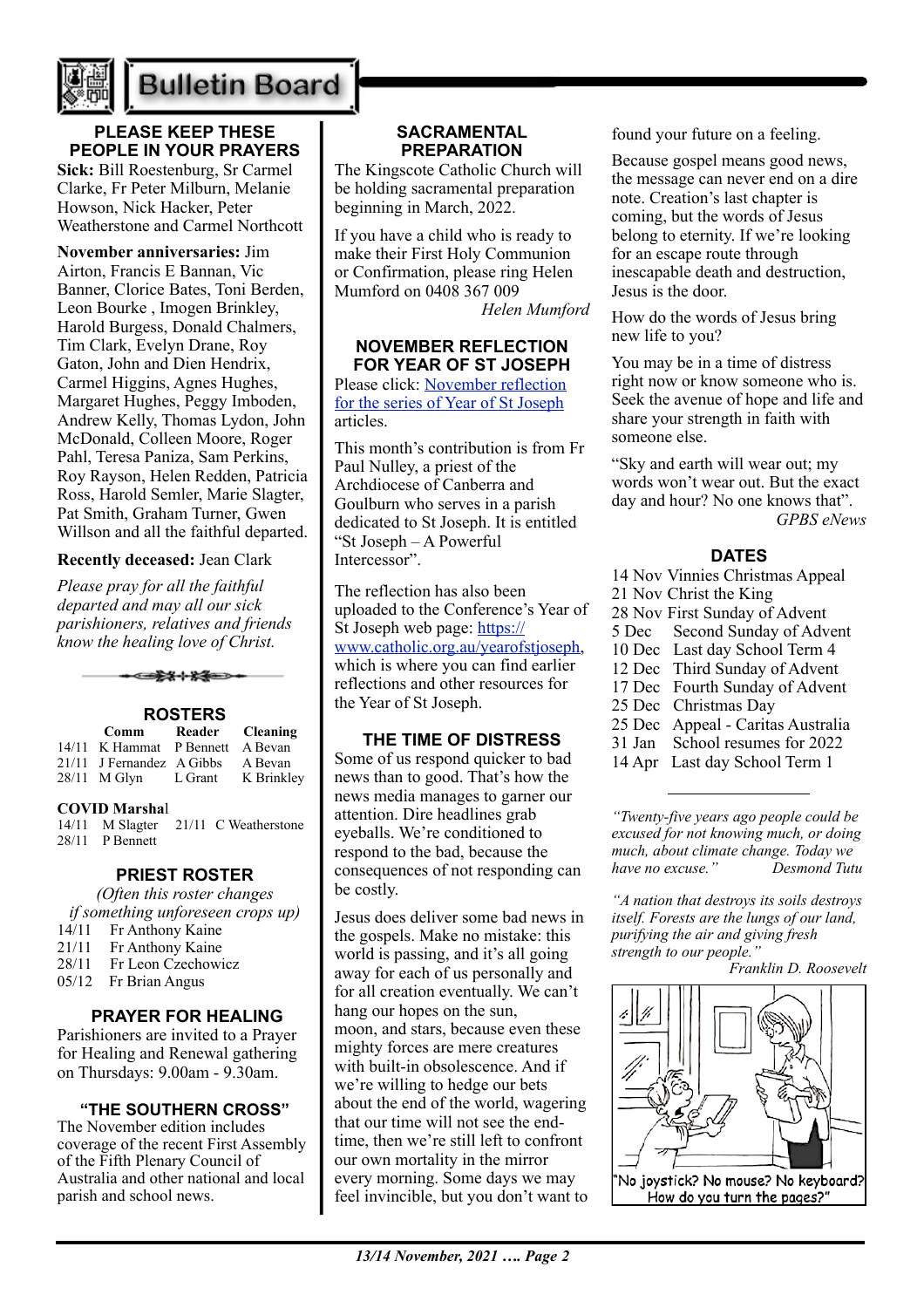

# **Ron Rolheiser column**

*Ronald Rolheiser, a Roman Catholic priest and member of the Missionary Oblates of Mary Immaculate. He is a community-builder, lecturer and writer. His books are popular throughout the English-speaking world and his weekly column is carried by more than sixty newspapers worldwide*

ఆ<del>≵</del>⊁⊹⊁≸⇔

# **GIVING OURSELVES A BETTER STORY**

In a recent book, *Living Between Worlds,* James Hollis offers a piece of wit that carries more depth than is first evident. A therapist says to a client, *I cannot solve your problem, but I can give you a more compelling story for your misery.* That's more than a wisecrack. Whether we feel good or bad about ourselves is often predicated on what kind of story we understand ourselves as living within.

I remember a seminar some years ago where one of the keynote speakers was a young French Canadian priest, Pierre Olivier Tremblay. Tremblay began his talk with words to this effect: I am a chaplain at a university, working with young college students. They are full of life, dreams, and energy; sadly, however they are mostly devoid of hope because *they have no meta-narrative.* They suffer a lot because they do not have a bigger story within which to understand themselves and make more sense of their own story. Their own stories, precious though they are, are too small and individualistic to give them much to draw on when pain and heartache beset them. They need a bigger story within which to situate themselves, a meta-narrative. While this wouldn't necessarily take away their pain and heartaches, it would give them something bigger within which to understand their suffering.

Hearing this, I think of my parents and the spirituality that helped sustain them and their generation. They had a meta-narrative, namely, the Christian story of salvation history and of how, in that story, at the very beginning of history, Adam and Eve committed an 'original sin' that has ever since skewed reality so as to leave us with the impossibility of ever attaining the full symphony

in this life. When their lives got hard, as is the case with all of us, they had a religious perspective as to why they were frustrated and in pain. They understood themselves to be born into a flawed world and a flawed nature. Hence, their prayer included the words, *for now we live, mourning and weeping in a valley of tears.*

Today we might frown on this and see it as unhealthy and morbid, but that narrative of Adam and Eve helped give some explanation and meaning to all the shortcomings in their lives. While it didn't take away their pain, it helped give dignity to their miseries. Today I see many sincere parents trying in new ways to give a bigger narrative to their young children through stories like *The Lion King.* That might indeed be helpful for young children; but as Pierre Olivier Tremblay points out, eventually a much bigger and more compelling narrative is needed.

The story within which we frame our pain makes all the difference in the world vis-a-vis how we cope with that pain. For example, James Hillman tells us that perhaps the biggest pain we experience with aging is *our idea of aging.* This is true too for many of our struggles. They need the dignity of being seen under a larger canopy. I like what Robertson Davies says when he laments that he doesn't want to struggle with a 'growing edge', but wants rather to be 'tempted by demon'. He wants to accord a higher dignity to his temptations! A bigger story brings us this dignity because it helps us differentiate meaning from happiness. We invariably confuse the two. What we need to seek in life is meaning, not happiness. Indeed, happiness (as we generally understand it) can never be pursued because it is always a byproduct of something

else. Moreover, happiness is ephemeral and episodic; it comes and goes. Meaning is abiding and can co-exist with pain and suffering. I doubt that Jesus was particularly happy as he hung dying on the cross, but I suspect that inside of all the pain, he was experiencing deep meaning, perhaps the deepest meaning of all. Not incidentally, he found this deepest of all meaning because he understood himself as being inside the deepest of all stories.

At the end of the day, faith, religion, community, friendship, and therapy, cannot take away our problems. Most times, there isn't any solution; a problem must be lived through. As Gabriel Marcel famously put it, life is a mystery to be lived, not a problem to be solved. The story within which we frame our pain is the key to turning problem into mystery.

Art Schopenhauer once wrote that all pain can be borne if it can be shared. The sharing he was referring to doesn't just have to do with friendship, community, and intimacy. It also has to do with story. Pain can be to borne more generatively when it finds itself inside a larger story than our own, when it shares a metanarrative, a horizon wide enough to dwarf idiosyncratic loneliness.

Hollis is right. No therapist can solve our problem, but he or she can help us find a bigger story that can give more meaning and dignity to our misery.

*You can read, or download, Ron Rolheiser's weekly columns from his website at: [www.ronrolheiser.com](http://www.ronrolheiser.com)*